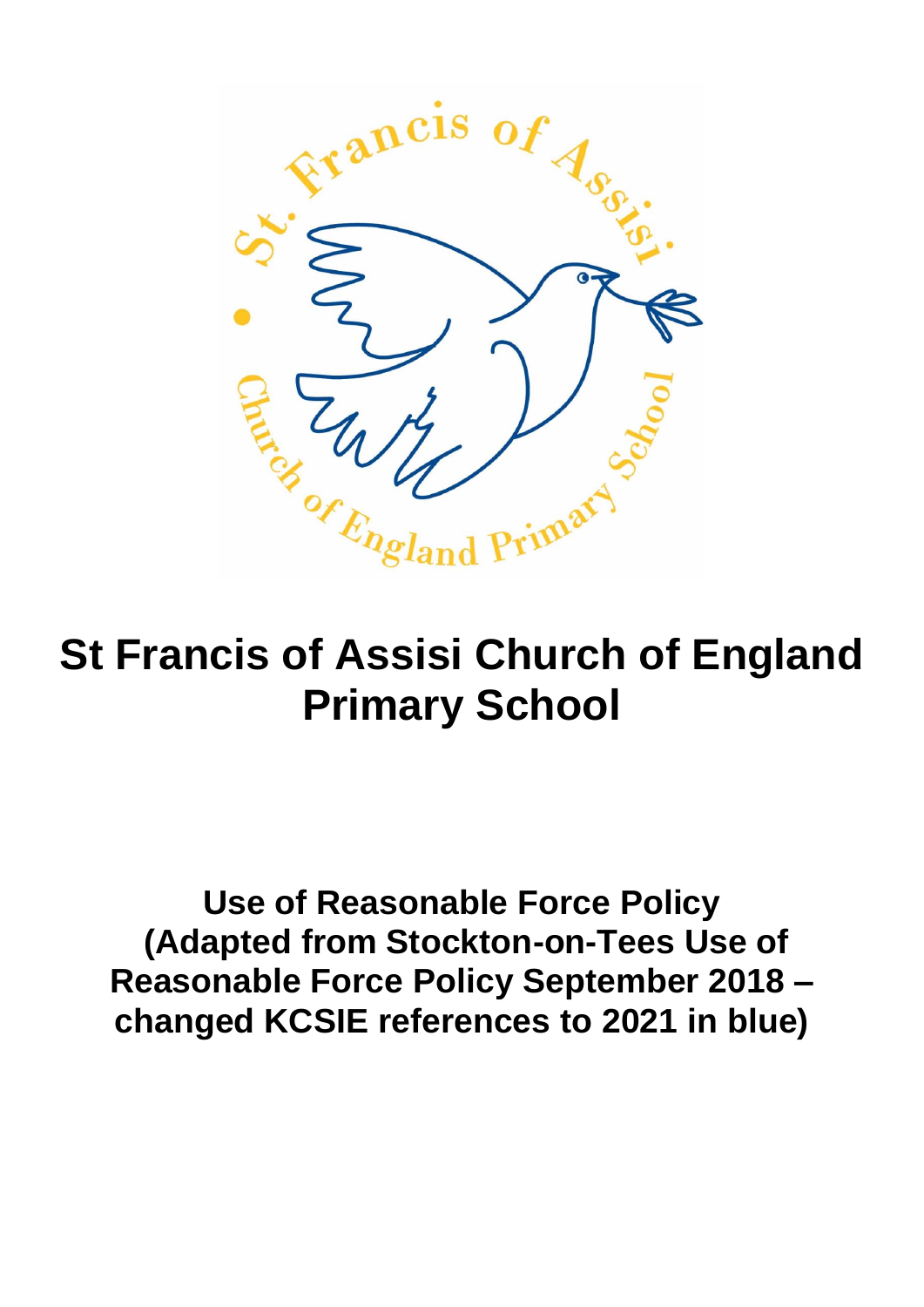# **Guidance for Use of Reasonable Force in Schools and Settings**

The purpose of the guidance is to set out Stockton-on-Tees Local Authority policy on the use of reasonable force in schools and settings for children and young people and is endorsed by SLSCB.

This policy is intended to inform how all schools/academies should respond to children displaying challenging behaviour, and how they should record and report incidents to the Local Authority.

Stockton-on-Tees Local Authority supports the view that there is a need for whole organisational commitment, outcome monitoring and partnership working in schools/academies for restraint reduction.

Stockton-on-Tees Local Authority acknowledges that all behaviour is a means of communication and has a purpose. Behaviour that challenges and requires restraint signals a need for support. Behaviour policies and practice need to reflect this.

This guidance aims to support schools/academies develop plans in order to reduce the use of restraint; and to promote and safeguard the children and young people in their care by providing a framework to work within.

# **CONTENTS**

- **1. Definition**
- **2. Legal context**
- **3. Guidance**
- **4. Reporting, recording and monitoring**
- **5. Complaints**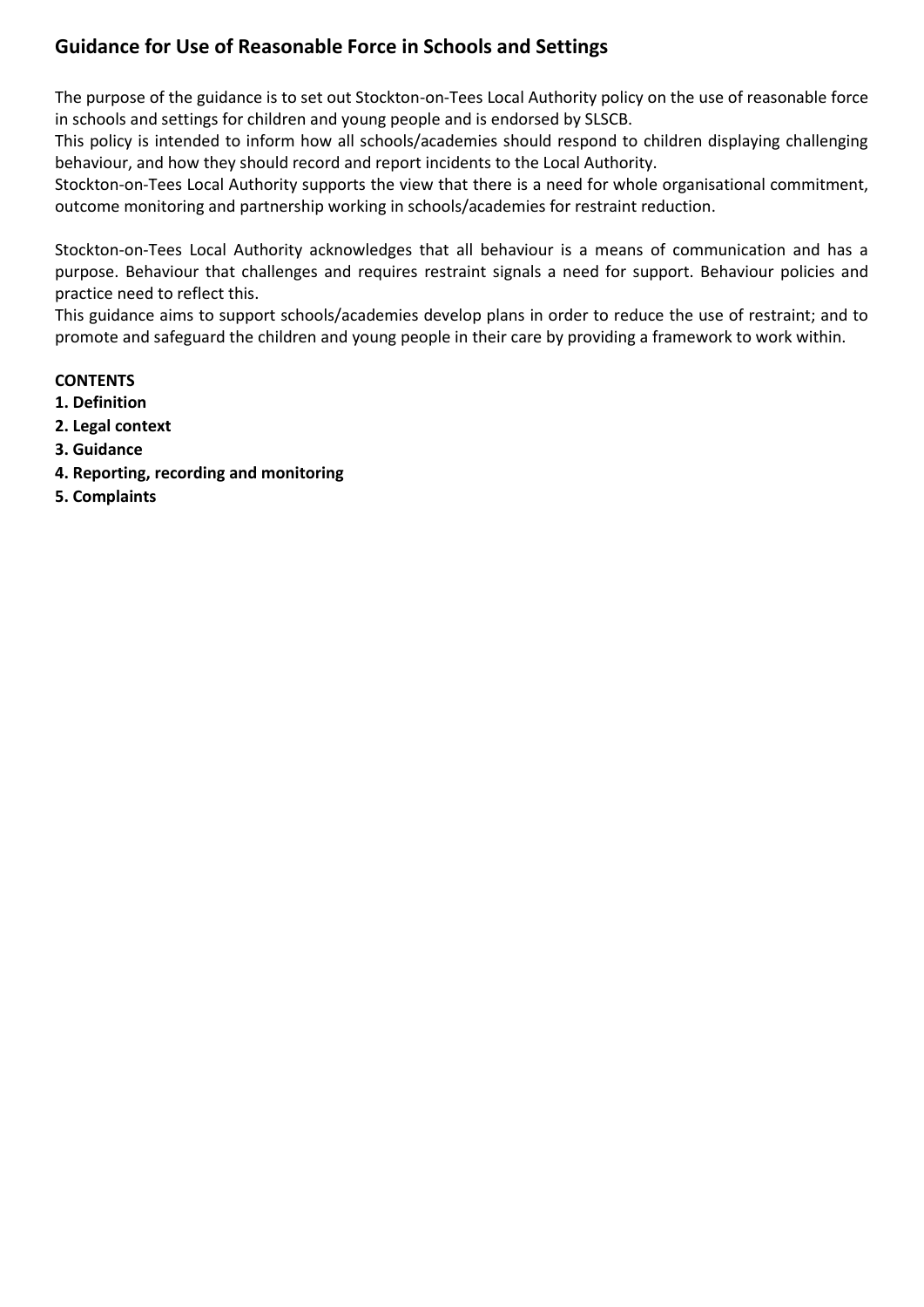# **Defining the use of Reasonable Force (including control and restraint)**

In July 2013 (reviewed July 2015) The Department for Education (DfE) provided non- statutory advices for school leaders and school staff in **all schools in England** (All schools includes; Academies, Free Schools, Independent schools and all types of maintained schools).

The **DfE** advice states that:

**Reasonable Force** is usually used to control or restrain.

o **Reasonable** in the circumstances means using no more force than necessary.

o **Control** means either passive physical contact i.e. blocking a pupil's path or active physical contact i.e. leading a pupil by the arm out of the classroom.

o **Restraint** means to hold back physically or to bring a pupil under control. This is typically used in more extreme circumstances (e.g. to stop a fight where pupils are refusing to separate)

School staff should always try to act in a way as to avoid injury to the pupil, but in some extreme cases this may not be possible.

# **Keeping Children Safe in Education (September 2021) guidance states: The use of 'reasonable force' in schools and colleges**

Para 150. There are circumstances when it is appropriate for staff in schools and colleges to use reasonable force to safeguard children. The term 'reasonable force' covers the broad range of actions used by staff that involve a degree of physical contact to control or restrain children. This can range from guiding a child to safety by the arm, to more extreme circumstances such as breaking up a fight or where a child needs to be restrained to prevent violence or injury. 'Reasonable' in these circumstances means 'using no more force than is needed'. The use of force may involve either passive physical contact, such as standing between pupils or blocking a pupil's path, or active physical contact such as leading a pupil by the arm out of the classroom. **Legal Context** 

# **Who can use reasonable force?**

All members of school staff have a legal power to use reasonable force. It can also apply to whom the headteacher has temporarily put in charge of pupils such as volunteers or parents accompanying pupil on a school visit.

It may be appropriate for volunteers or parents to use reasonable force to prevent significant harm to a child or young person, for example:

To prevent a child or young person running toward a busy road.

To prevent a child or young person self -injuring

#### **Schools do not require parental consent to use force on a student.**

DfE Guidance states:

- Reasonable force can be used to prevent pupils from hurting themselves or others, from damaging property, or from causing disorder.
- In a school, force is used for two main purposes to control pupils or to restrain them.
- The decision on whether or not to physically intervene is down to the professional judgement of the staff member concerned and should always depend on the individual circumstances.

# **Schools can use reasonable force to:**

- remove disruptive children from the classroom where they have refused to follow an instruction to do so;
- prevent a pupil behaving in a way that disrupts a school event or a school trip or visit;
- prevent a pupil leaving the classroom where allowing the pupil to leave would risk their safety or lead to behaviour that disrupts the behaviour of others;
- prevent a pupil from attacking a member of staff or another pupil, or to stop a fight in the playground; and
- restrain a pupil at risk of harming themselves through physical outbursts.

#### **Keeping Children Safe in Education (September 2021) guidance states:**

Para 152. When using reasonable force in response to risks presented by incidents involving children with special educational needs or disabilities (SEND), mental health or with medical conditions, schools and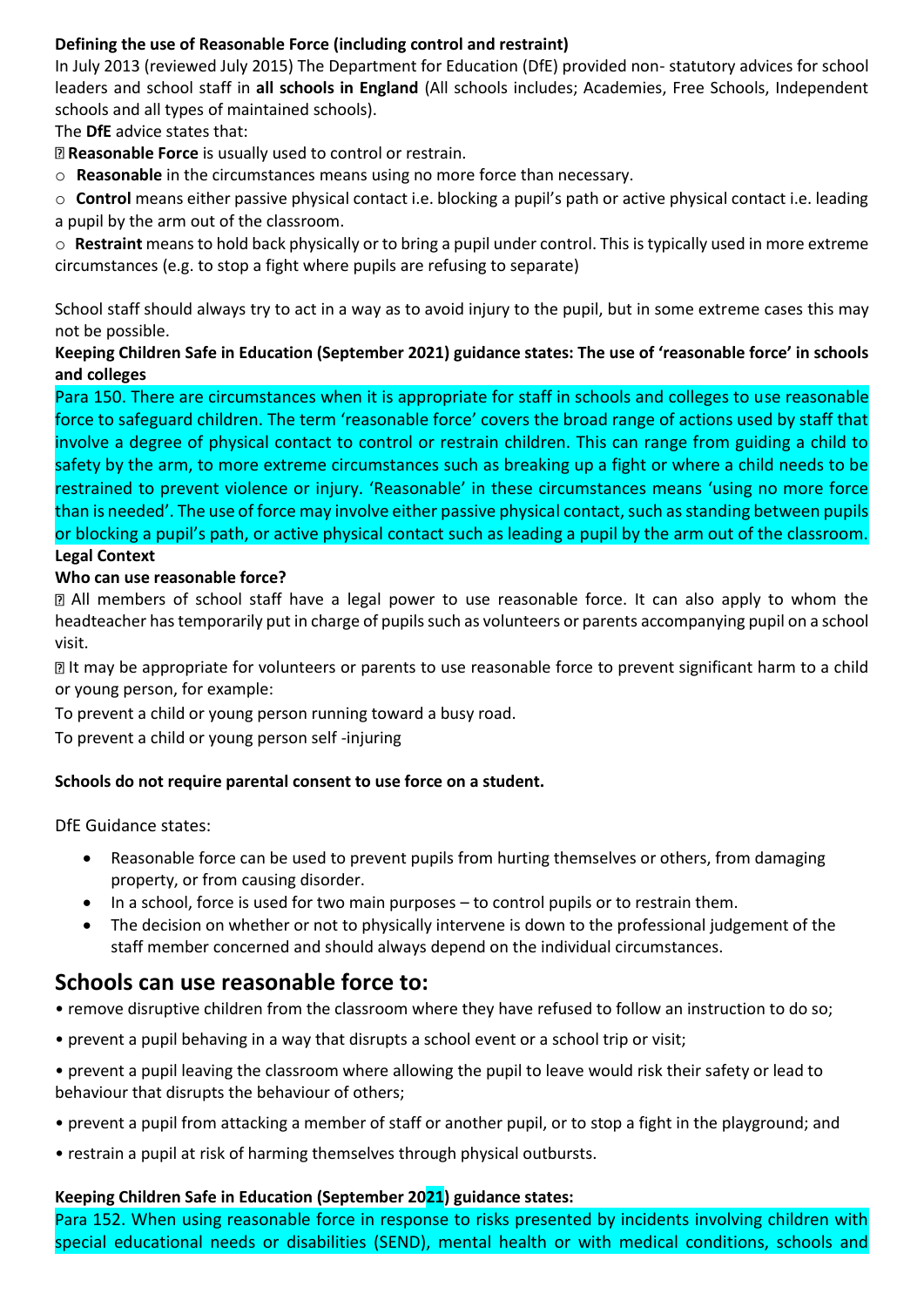colleges should in considering the risks carefully recognise the additional vulnerability of these groups. They should also consider their duties under the Equality Act 2010 in relation to making reasonable adjustments, non-discrimination and their Public Sector Equality Duty. By planning positive and proactive behaviour support, for instance through drawing up individual behaviour plans for more vulnerable children, and agreeing them with parents and carers, schools and colleges can reduce the occurrence of challenging behaviour and the need to use reasonable force.

# **DfE Guidance states:**

Restraint should only be used when a situation warrants immediate action.

De-escalation techniques should be appropriate to the individual needs of the child or young person, acknowledging that the member of staff may not speak the child or young person's first language or that the child or young person may not have sufficiently developed language skills to be able to respond to verbal deescalations.

The use of restraint is also governed by the principles of ethical practice.

The intervention should:

**B** Be in the interests of the child or young person.

Be reasonable and proportionate to the circumstances.

Use the minimum force necessary for the minimum time necessary.

- **Be based on a comprehensive risk assessment and/or positive handling plan.**
- **E** Have due regard for others present.

**Respect the safety and dignity of all concerned.** 

#### **Schools cannot:**

Use force as a punishment. It is always unlawful to use force as a punishment.

#### **DfE guidance states that schools and academies have the power to search pupils without consent.**

Headteachers and authorised staff can use reasonable force to search for the following "prohibited items":- Knives and weapons

**图 Alcohol D** Illegal drugs **图 Stolen items** Tobacco and cigarette papers **图 Fireworks** Pornographic images Any article that has been used to commit an offence, cause personal injury or damage to property

Force **cannot** be used to search for items banned under the school rules. **Communicating the school's approach to the use of force** 

Although there is no requirement to have a policy on the use of force, the governing body should notify the headteacher it expects the behaviour policy to include the power to use reasonable force and should acknowledge their legal duty to make reasonable adjustments for disabled children and children with special educational needs (SEN).

Schools should **not** have a 'no contact' policy as this risks putting staff at risk of being in breach of their duty of care or prevent them taking the necessary action needed to prevent a pupil causing harm.

For some pupils, **touch** which may include a **hold** is required for Sensory Regulation.

Sensory Regulation is the ability to listen to the environmental feedback your body is receiving and respond through movement accordingly. Sensory regulation is required during all aspects of life, it is how we interpret the world around us, complete everyday activities and be able to function in a safe and successful manner.

Schools should take steps to ensure that staff, pupils and parents are clear about when force might be used, the school will reduce the likelihood of complaints being made when force has been used.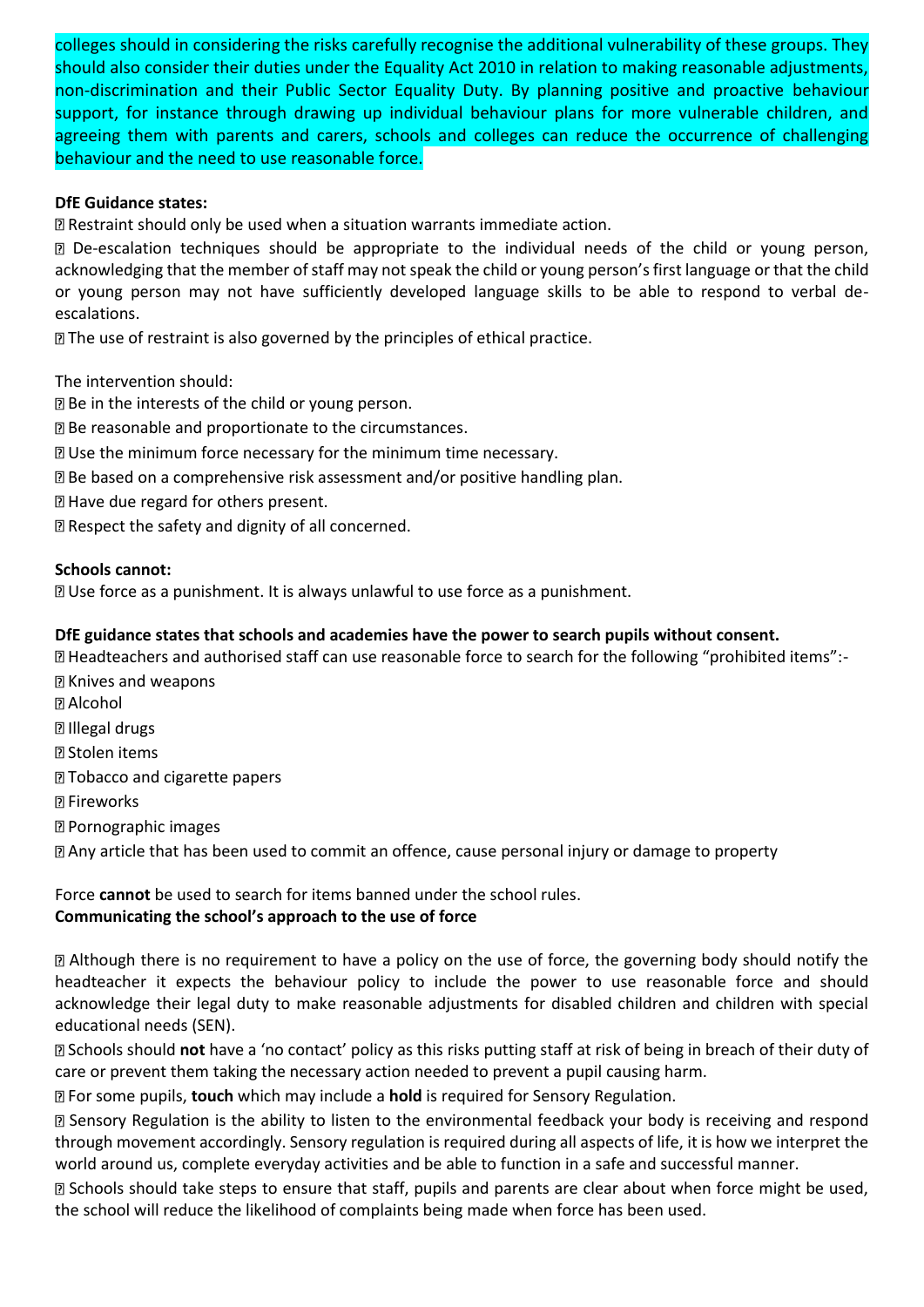#### **Reporting and Recording DfE Guidance states that:**

All incidents of restraint should be recorded as quickly as possible and in any event within 24 hours of the incident. The Head Teacher or a person acting on his or her behalf must be informed at the earliest opportunity. Schools **must** monitor and analyse records of restraint to inform risk assessments and positive handling plans for individual pupils.

Monitoring at the individual level allows for improved practice with the individual member of staff and/or child or young person, whilst at the strategic level it has the potential to influence policy and practice.

**Stockton-on-Tees Local Authority** recommend for those for whom restraint is used regularly there should be both a Positive Handling Plan and a Behaviour Plan in place that is shared with the staff at the school/academy, with both the child and their parents. It is advisable to review the plan following any intervention.

Plans need to include how support will provided for the individual with challenging behaviour including strategies for prevention, de-escalation or defusing which can both avert and reduce the need for use of reasonable force.

Behaviour Plans typically should detail response/script and strategies used by all staff when a pupil begins to appear anxious, aroused or distressed. Positive Handling Plans require guidance on how staff should react when a pupil's behaviour escalates to a point where they place themselves and/or others at risk of harm.

Plans require reviewing regularly with parents/carers/child and any external agencies involved. Pupils who have a Positive Behaviour Plan should have an Early Help Assessment opened to ensure that relevant external agency support is sought and actioned.

Records need to include the following: Name of School/Academy Name of Pupil/Date of Birth/Year Group **M** CYPIOC/CIN/CP/EHA/SEN status Name of person using restraint/Designation Names of any people present **Date/Time/Location** Details of behaviour leading to the restraint Preventative methods used Why the restraint was used A description of the restraint **EX How effective the restraint was** Any injuries External agencies informed e.g. The LADO/social worker **Must** be signed by Head Teacher/Principal

#### **Following up and de-briefing**

As soon as possible after the incident the pupil and the member of staff involved should be de-briefed by an appropriate senior member of staff. The de-brief should allow for reflection and the relevant senior member of staff should be prepared to deal with the emotions raised by the incident. The de-brief enables learning to take place and contributes towards professional development.

**Stockton-Local Authority** recommend that copies of restraint are sent to the Local Authority to inform support that can be offered. In best practice the restraint will be recorded in a bound incident book with numbered pages or on CPOMs.

Stockton-on-Tees Local Authority will only respond directly to each individual school/academy and not share information with third parties. We can assure you that the information held is GDPR compliant.

Copies of restraint to be sent to restraint@stockton.gov.uk inbox.